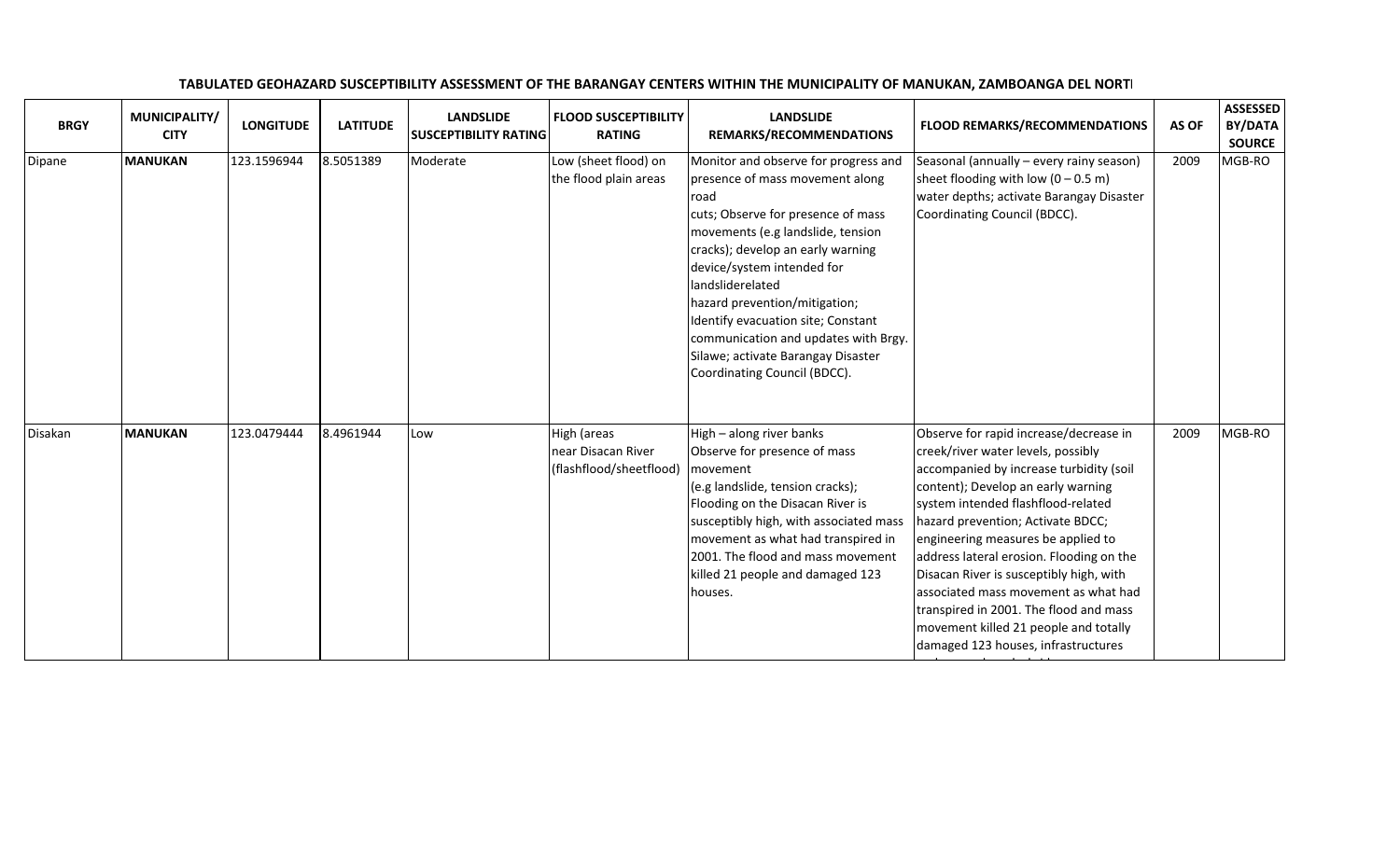| Gupot   | <b>MANUKAN</b> | 123.1388889 | 8.4984167 | Low      | low<br>(sheet flood)                                                                | Observe for presence of mass<br>movements (e.g landslide, tension<br>cracks); activate Barangay Disaster<br>Coordinating Council (BDCC).                                                                                                                                                                                                                  | Develop an early warning system<br>intended for flood-related hazard<br>prevention;<br>Observe for rapid increase/decrease in<br>creek/river water levels, possibly<br>accompanied by increase turbidity (soil<br>content); Identify evacuation site;<br>activate BDCC; engineering measures be<br>applied to address lateral erosion. | 2009 | MGB-RO |
|---------|----------------|-------------|-----------|----------|-------------------------------------------------------------------------------------|-----------------------------------------------------------------------------------------------------------------------------------------------------------------------------------------------------------------------------------------------------------------------------------------------------------------------------------------------------------|----------------------------------------------------------------------------------------------------------------------------------------------------------------------------------------------------------------------------------------------------------------------------------------------------------------------------------------|------|--------|
| Libuton | <b>MANUKAN</b> | 123.0925556 | 8.4856944 | Moderate | None                                                                                | Observe for presence of mass<br>movements (e.g landslide, tension<br>cracks); develop an early warning<br>device/system intended for<br>landsliderelated<br>hazard prevention/mitigation;<br>Identify evacuation site; activate<br>Barangay Disaster Coordinating Council<br>(BDCC). Observe and monitor for the<br>progress of sinkholes and subsidence. |                                                                                                                                                                                                                                                                                                                                        | 2009 | MGB-RO |
| Linay   | <b>MANUKAN</b> | 123.1280278 | 8.5206667 | Low      | None<br>High-coastal hazards<br>such<br>as coastal<br>erosion/storm<br>surge/swells | High (coastal hazards)<br>along the beach<br>Observe for presence of mass<br>movements (e.g landslide, tension<br>cracks);                                                                                                                                                                                                                                | Observe coastal erosion/storm surge<br>along the coast areas. oordinating<br>Council (BDCC).                                                                                                                                                                                                                                           | 2009 | MGB-RO |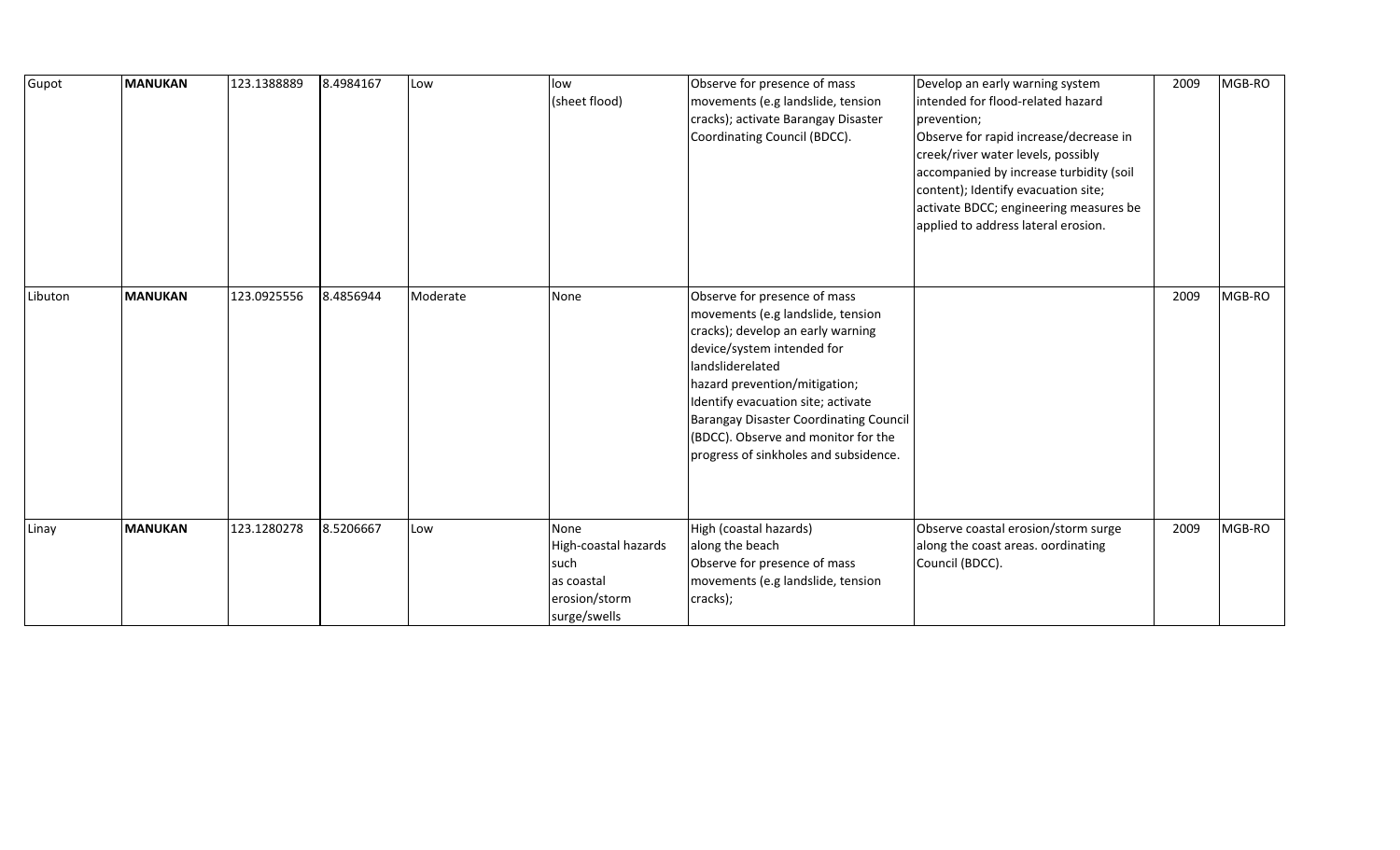| Lupasang | <b>MANUKAN</b> | 123.1408056 | 8.4705278 | Moderate | None | High (road cuts along<br>provincial road)<br>Monitor and observe for progress and<br>presence of mass movement along<br>road<br>cuts; Observe for presence of mass<br>movement (e.g landslide, tension<br>cracks); develop an early warning<br>device/system intended for<br>landsliderelated<br>hazard prevention/mitigation; Identify<br>evacuation site; activate<br>Barangay Disaster Coordinating Council<br>(BDCC). | 2009 | MGB-RO |
|----------|----------------|-------------|-----------|----------|------|---------------------------------------------------------------------------------------------------------------------------------------------------------------------------------------------------------------------------------------------------------------------------------------------------------------------------------------------------------------------------------------------------------------------------|------|--------|
| Mate     | <b>MANUKAN</b> | 123.1075000 | 8.4795000 | Moderate | None | Monitor and observe for progress and<br>presence of mass movement along<br>road<br>cuts; Observe for presence of mass<br>movements (e.g landslide, tension<br>cracks); develop an early warning<br>device/system intended for<br>landsliderelated<br>hazard prevention/mitigation;<br>Identify evacuation site; activate BDCC                                                                                             | 2009 | MGB-RO |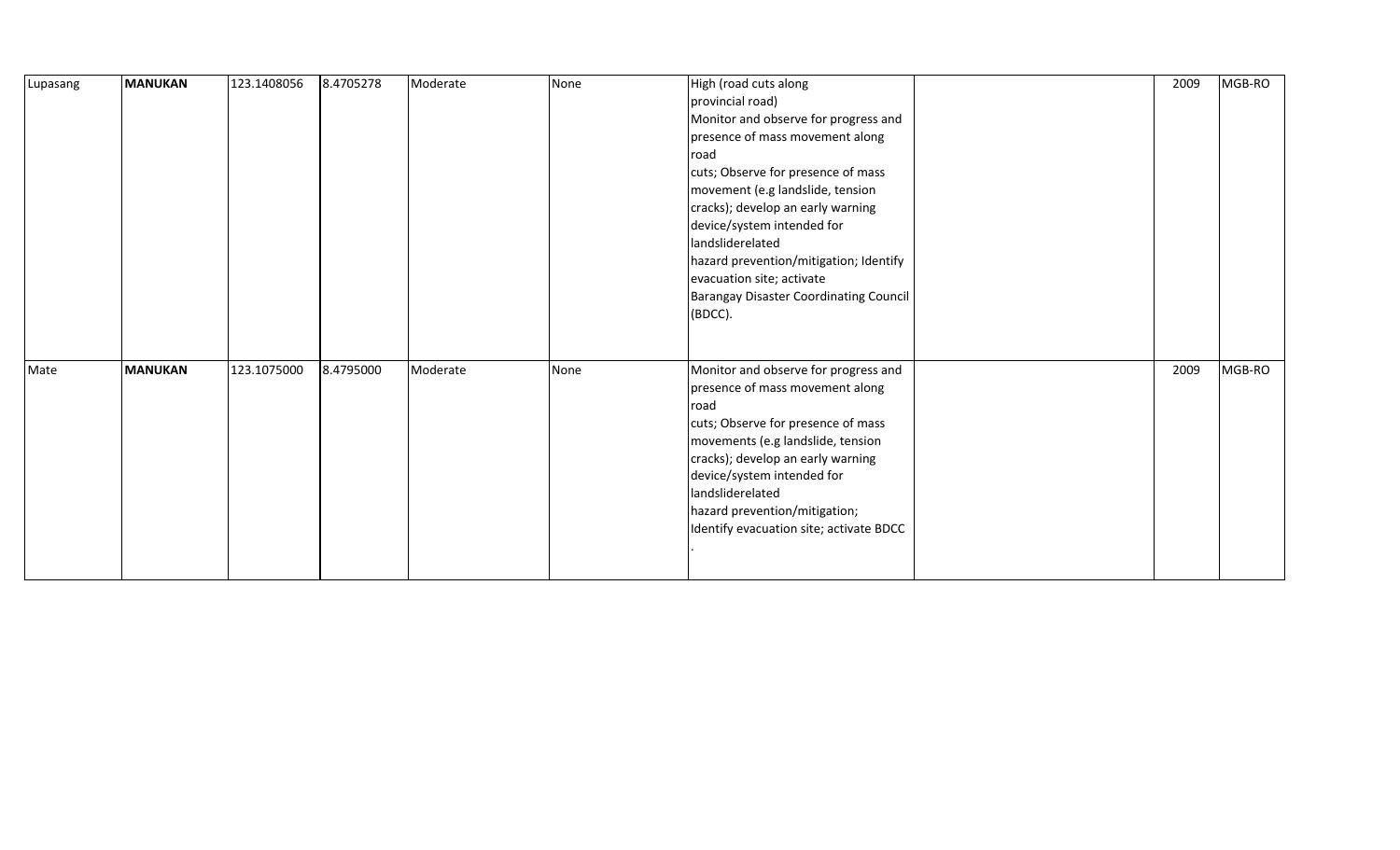| Poblacion  | <b>MANUKAN</b> | 123.0934167 | 8.5160556 | Low      | near Manucan River;<br>High-coastal hazards<br>such as coastal<br>erosion/storm<br>surge/swells) | low (low lying areas and Observe for presence of mass<br>movements (e.g landslide, tension<br>cracks); Observe for saturated ground<br>or<br>seeps in areas that are not typically<br>wet;<br>Observe for sunken and displaced road Council (BDCC).<br>surfaces; activate Barangay Disaster<br>Coordinating Council (BDCC). | Observe for rapid increase/decrease in<br>creek/river water levels, possibly<br>accompanied by increase turbidity (soil<br>content); activate Barangay Disaster C<br>Observe coastal erosion/storm surge<br>along the coast areas. oordinating | 2009 | MGB-RO |
|------------|----------------|-------------|-----------|----------|--------------------------------------------------------------------------------------------------|-----------------------------------------------------------------------------------------------------------------------------------------------------------------------------------------------------------------------------------------------------------------------------------------------------------------------------|------------------------------------------------------------------------------------------------------------------------------------------------------------------------------------------------------------------------------------------------|------|--------|
| Saluyong   | MANUKAN        | 123.1648333 | 8.4901389 | Moderate | High (sheet flood) on<br>the flat lying<br>areas/flood plain                                     | Observe for presence of mass<br>movement<br>(landslide, tension cracks); develop an<br>early warning device/system intended<br>for<br>landslide-related hazard<br>prevention/mitigation; Observed for<br>sunken displaced road surfaces;<br>activate<br>Barangay Disaster Coordinating Council<br>(BDCC).                   | Seasonal (annually - every rainy season)<br>sheet flooding with high (>1 m) water<br>depths; activate Barangay Disaster<br>Coordinating Council (BDCC).                                                                                        | 2009 | MGB-RO |
| Serongan   | MANUKAN        | 123.1046944 | 8.4435278 | Moderate | None                                                                                             | Observe for presence of mass<br>movement<br>(e.g landslide, tension cracks); activate<br><b>Barangay Disaster Coordinating Council</b><br>(BDCC).                                                                                                                                                                           |                                                                                                                                                                                                                                                | 2009 | MGB-RO |
| Villaramos | MANUKAN        | 123.1593333 | 8.5277222 | Low      | High-coastal hazards<br>such<br>as coastal<br>erosion/storm<br>surge/swells                      | Observe for presence of mass<br>movements (e.g landslide, tension<br>cracks);                                                                                                                                                                                                                                               | Observe coastal erosion/storm surge<br>along the coast areas. Activate Barangay<br>Disaster Coordinating Council (BDCC).                                                                                                                       | 2009 | MGB-RO |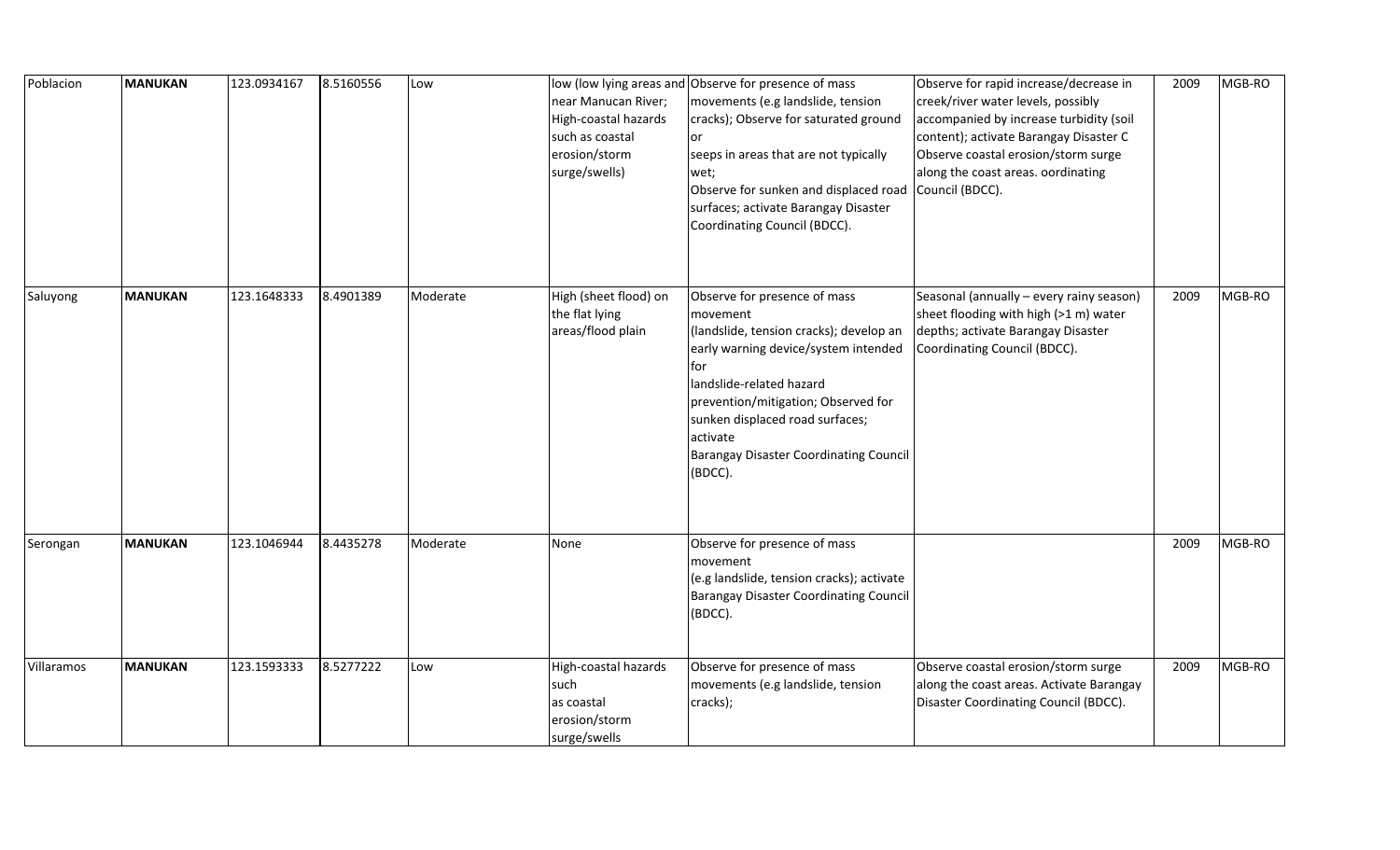| Don Jose<br>Aguirre | <b>MANUKAN</b> | 123.1398889 | 8.5223333 | Low (brgy. center)           | None | High (coastal hazards)<br>along the beach<br>Observe for presence of mass<br>movements (e.g landslide, tension<br>cracks);                                                                                                                                                                                                                                                 | 2009 | MGB-RO |
|---------------------|----------------|-------------|-----------|------------------------------|------|----------------------------------------------------------------------------------------------------------------------------------------------------------------------------------------------------------------------------------------------------------------------------------------------------------------------------------------------------------------------------|------|--------|
| Lingatongan         | MANUKAN        | 123.1277222 | 8.4734444 | Moderate (brgy. proper) None |      | High (road cuts)<br>Observe for presence of mass<br>movement<br>(e.g landslide, tension cracks);<br>Monitor and observe for progress and<br>presence of mass movement along<br>road<br>cuts; develop an early warning<br>device/system intended for<br>landsliderelated<br>hazard prevention/mitigation;<br>activate Barangay Disaster<br>Coordinating<br>Council (BDCC).  | 2009 | MGB-RO |
| Meses               | MANUKAN        | 123.1255556 | 8.4562500 | Moderate (brgy. proper) None |      | High (along road cuts)<br>Observe for presence of mass<br>movements (e.g landslide, tension<br>cracks); Monitor and observe for<br>progress and presence of mass<br>movement along road cuts; activate<br><b>Barangay Disaster Coordinating Council</b><br>(BDCC). Prohibit the kaingin activity on<br>the steep slopes of the surrounding<br>hills of the barangay center | 2009 | MGB-RO |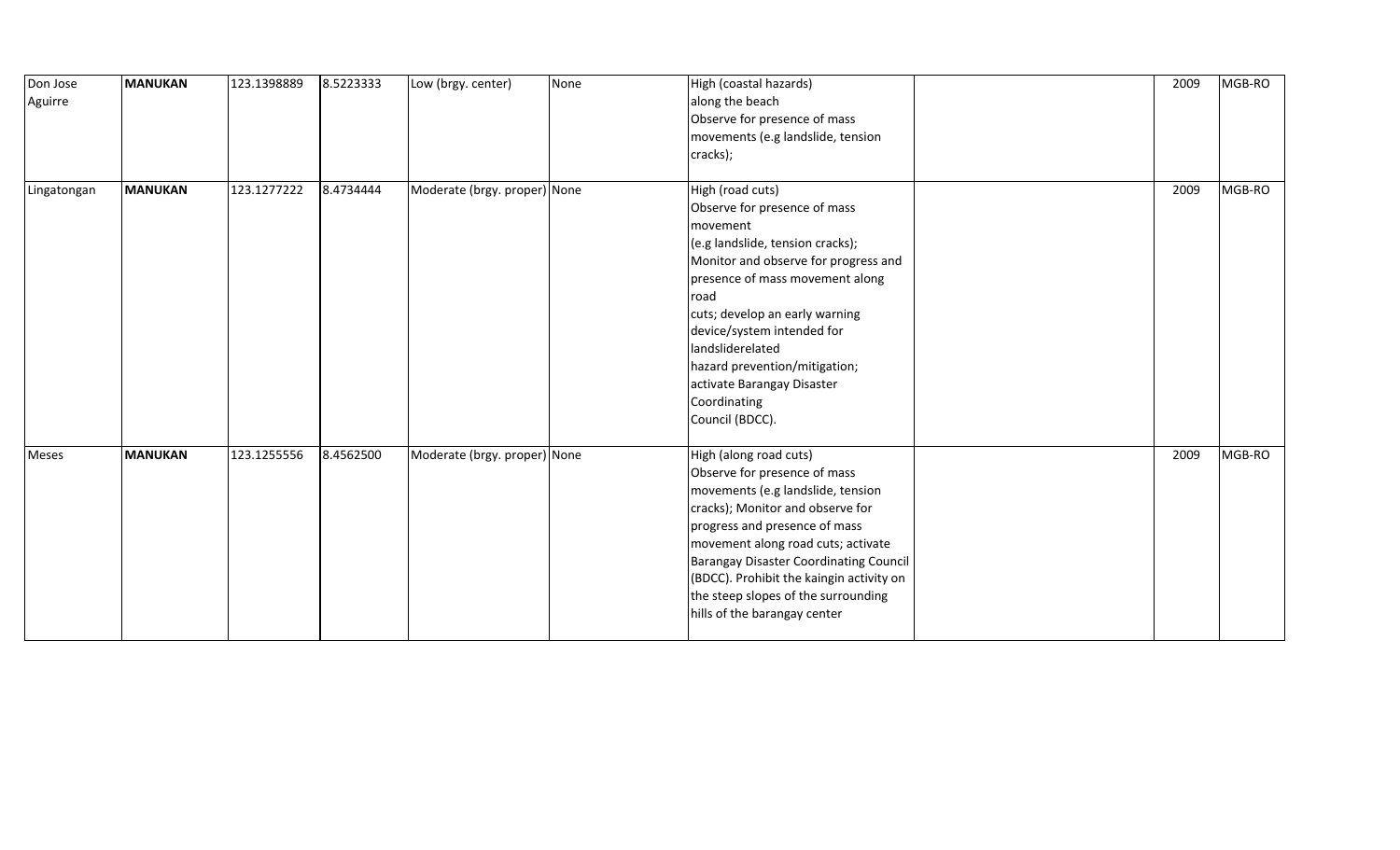| Palaranan | <b>MANUKAN</b> | 123.0808611 | 8.5065833 | Moderate                     | None | Observe for presence of mass                  | 2009 | MGB-RO |
|-----------|----------------|-------------|-----------|------------------------------|------|-----------------------------------------------|------|--------|
|           |                |             |           |                              |      | movements (e.g landslide, tension             |      |        |
|           |                |             |           |                              |      | cracks); Observe for sunken and               |      |        |
|           |                |             |           |                              |      | displaced road surfaces; develop an           |      |        |
|           |                |             |           |                              |      | early                                         |      |        |
|           |                |             |           |                              |      | warning device/system intended for            |      |        |
|           |                |             |           |                              |      | landslide-related hazard                      |      |        |
|           |                |             |           |                              |      | prevention/mitigation; Observe for            |      |        |
|           |                |             |           |                              |      | sunken displaced road surfaces;               |      |        |
|           |                |             |           |                              |      | activate                                      |      |        |
|           |                |             |           |                              |      | <b>Barangay Disaster Coordinating Council</b> |      |        |
|           |                |             |           |                              |      | (BDCC).                                       |      |        |
|           |                |             |           |                              |      |                                               |      |        |
|           |                |             |           |                              |      |                                               |      |        |
| Pangandao | <b>MANUKAN</b> | 123.0966667 | 8.4034722 | Moderate (brgy. center) None |      | High-road cuts and the                        | 2009 | MGB-RO |
|           |                |             |           |                              |      | edge of the day care center Monitor           |      |        |
|           |                |             |           |                              |      |                                               |      |        |
|           |                |             |           |                              |      | and observe for progress and presence         |      |        |
|           |                |             |           |                              |      | of mass movement along the road cuts,         |      |        |
|           |                |             |           |                              |      | slopes of the hills/mountain; develop         |      |        |
|           |                |             |           |                              |      | an early warning device/system                |      |        |
|           |                |             |           |                              |      | intended for landslide-related hazard         |      |        |
|           |                |             |           |                              |      | prevention/mitigation. Prohibit the use       |      |        |
|           |                |             |           |                              |      | of the day care center due to the             |      |        |
|           |                |             |           |                              |      | presence of landslide at the downslope        |      |        |
|           |                |             |           |                              |      | portion of one                                |      |        |
|           |                |             |           |                              |      | of the base of the building; activate         |      |        |
|           |                |             |           |                              |      | Barangay Disaster Coordinating Council        |      |        |
|           |                |             |           |                              |      | (BDCC).                                       |      |        |
|           |                |             |           |                              |      |                                               |      |        |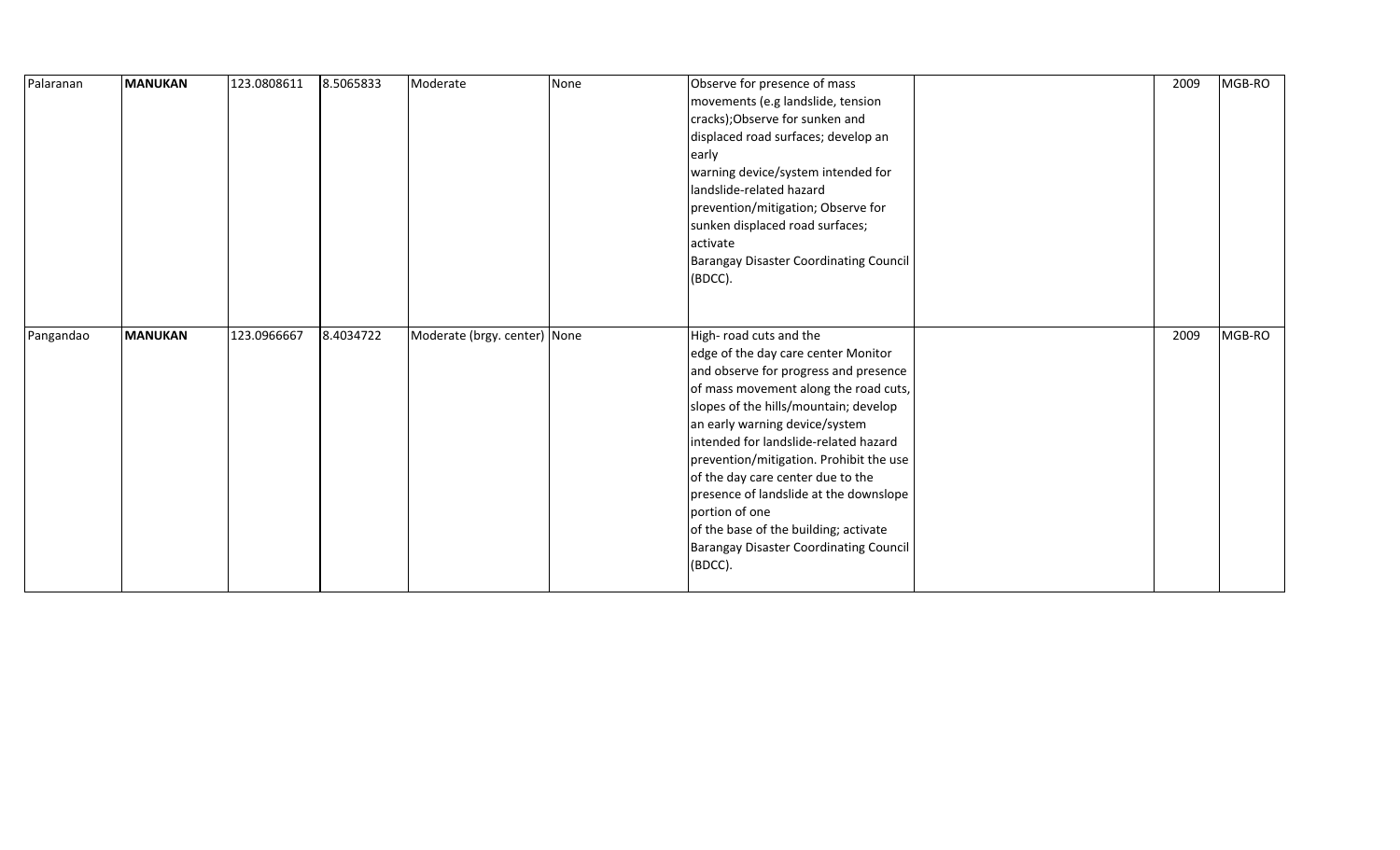| Patagan     | <b>MANUKAN</b> | 123.0811667 | 8.4263056 | Moderate | None<br>High (flashflood) along<br>the<br>Disacan River                      | High (road cuts along<br>barangay road)<br>Monitor and observe for progress and<br>presence of mass movement along<br>road<br>cuts; develop an early warning<br>device/system intended for<br>landsliderelated<br>hazard prevention/mitigation;<br>activate Barangay Disaster<br>Coordinating<br>Council (BDCC). | Observe for rapid increase/decrease in<br>creek/river water levels, possibly<br>accompanied by increase turbidity (soil<br>content); activate Barangay Disaster<br>Coordinating Council (BDCC). | 2009 | MGB-RO |
|-------------|----------------|-------------|-----------|----------|------------------------------------------------------------------------------|------------------------------------------------------------------------------------------------------------------------------------------------------------------------------------------------------------------------------------------------------------------------------------------------------------------|-------------------------------------------------------------------------------------------------------------------------------------------------------------------------------------------------|------|--------|
| San Antonio | <b>MANUKAN</b> | 123.1744167 | 8.5285833 | Low      | High-coastal hazards<br>such<br>las coastal<br>erosion/storm<br>surge/swells | Observe for presence of mass<br>movements (e.g landslide, tension<br>cracks);                                                                                                                                                                                                                                    | Observe coastal erosion/storm surge<br>along the coast areas. Activate Barangay<br>Disaster Coordinating Council (BDCC).                                                                        | 2009 | MGB-RO |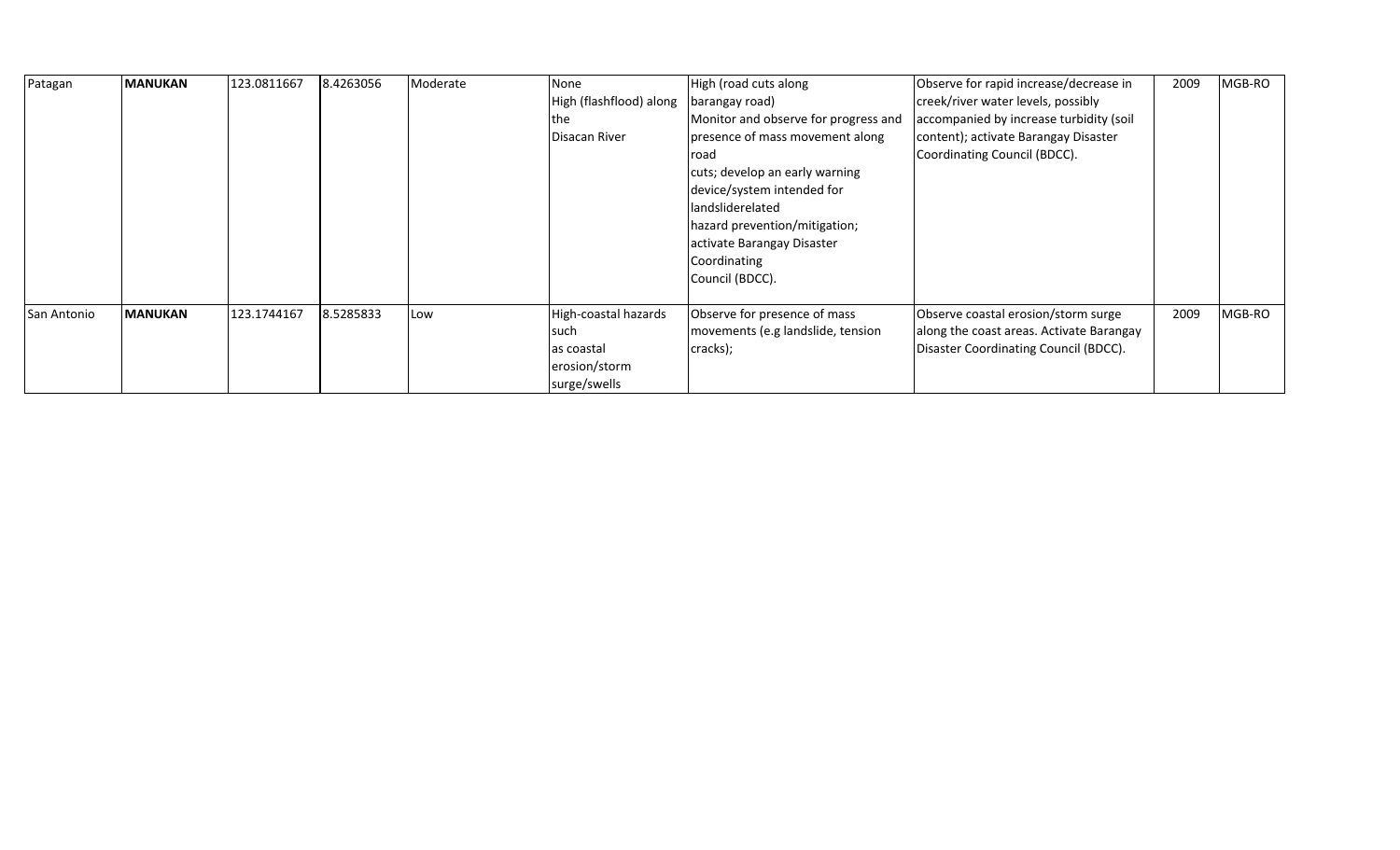| <b>Upper Disakan</b>  | <b>MANUKAN</b> | 123.0517778 | 8.4826944 | Moderate (brgy. center) High (flashflood/sheet |                      | High - along river banks            | Observe for rapid increase/decrease in        | 2009 | MGB-RO |
|-----------------------|----------------|-------------|-----------|------------------------------------------------|----------------------|-------------------------------------|-----------------------------------------------|------|--------|
|                       |                |             |           |                                                | flood) on flat lying | Observe for presence of mass        | creek/river water levels, possibly            |      |        |
|                       |                |             |           |                                                | areas/flood plain    | movements (e.g landslide, tension   | accompanied by increase turbidity (soil       |      |        |
|                       |                |             |           |                                                |                      | cracks); activate Barangay Disaster | content); identify relocation site for        |      |        |
|                       |                |             |           |                                                |                      | Coordinating Council (BDCC).        | residents residing near the tributary of      |      |        |
|                       |                |             |           |                                                |                      |                                     | Disacan River; activate BDCC; Develop an      |      |        |
|                       |                |             |           |                                                |                      |                                     | early warning system intended for             |      |        |
|                       |                |             |           |                                                |                      |                                     | floodrelated hazard prevention;               |      |        |
|                       |                |             |           |                                                |                      |                                     | engineering measures be applied to            |      |        |
|                       |                |             |           |                                                |                      |                                     | address lateral erosion. The Disacan river    |      |        |
|                       |                |             |           |                                                |                      |                                     | system is highly susceptible to flooding      |      |        |
|                       |                |             |           |                                                |                      |                                     | with associated mass movement as what         |      |        |
|                       |                |             |           |                                                |                      |                                     | had transpired in 2001. The flood and         |      |        |
|                       |                |             |           |                                                |                      |                                     | mass movement                                 |      |        |
|                       |                |             |           |                                                |                      |                                     | killed 21 people and totally damaged 123      |      |        |
|                       |                |             |           |                                                |                      |                                     | houses. Despite the incident in 2001 and      |      |        |
|                       |                |             |           |                                                |                      |                                     | recognizing the area as highly                |      |        |
|                       |                |             |           |                                                |                      |                                     | susceptible to the flood-related hazards,     |      |        |
|                       |                |             |           |                                                |                      |                                     | presently there are a number of residents     |      |        |
|                       |                |             |           |                                                |                      |                                     | who still preferred to reside in this hazard- |      |        |
|                       |                |             |           |                                                |                      |                                     | prone area.                                   |      |        |
|                       |                |             |           |                                                |                      |                                     |                                               |      |        |
|                       |                |             |           |                                                |                      |                                     |                                               |      |        |
|                       |                |             |           |                                                |                      |                                     |                                               |      |        |
|                       |                |             |           |                                                |                      |                                     |                                               |      |        |
|                       |                |             |           |                                                |                      |                                     |                                               |      |        |
|                       |                |             |           |                                                |                      |                                     |                                               |      |        |
| <b>East Poblacion</b> | <b>MANUKAN</b> | 123.1028611 | 8.5203333 | Low                                            | None                 | Observe for presence of mass        | Observe coastal erosion/storm surge           | 2009 | MGB-RO |
|                       |                |             |           |                                                | High-coastal hazards | movements (e.g landslide, tension   | along the coast areas. oordinating            |      |        |
|                       |                |             |           |                                                | such                 | cracks);                            | Council (BDCC).                               |      |        |
|                       |                |             |           |                                                | as coastal           |                                     |                                               |      |        |
|                       |                |             |           |                                                | erosion/storm        |                                     |                                               |      |        |
|                       |                |             |           |                                                | surge/swells         |                                     |                                               |      |        |
| Punta Blanca          | <b>MANUKAN</b> | 123.0628611 | 8.5145556 | Low                                            | low (low lying       | Observe for presence of mass        |                                               | 2009 | MGB-RO |
|                       |                |             |           |                                                | areas-rice fields)   | movement                            |                                               |      |        |
|                       |                |             |           |                                                |                      | (landslide, tension cracks);        |                                               |      |        |